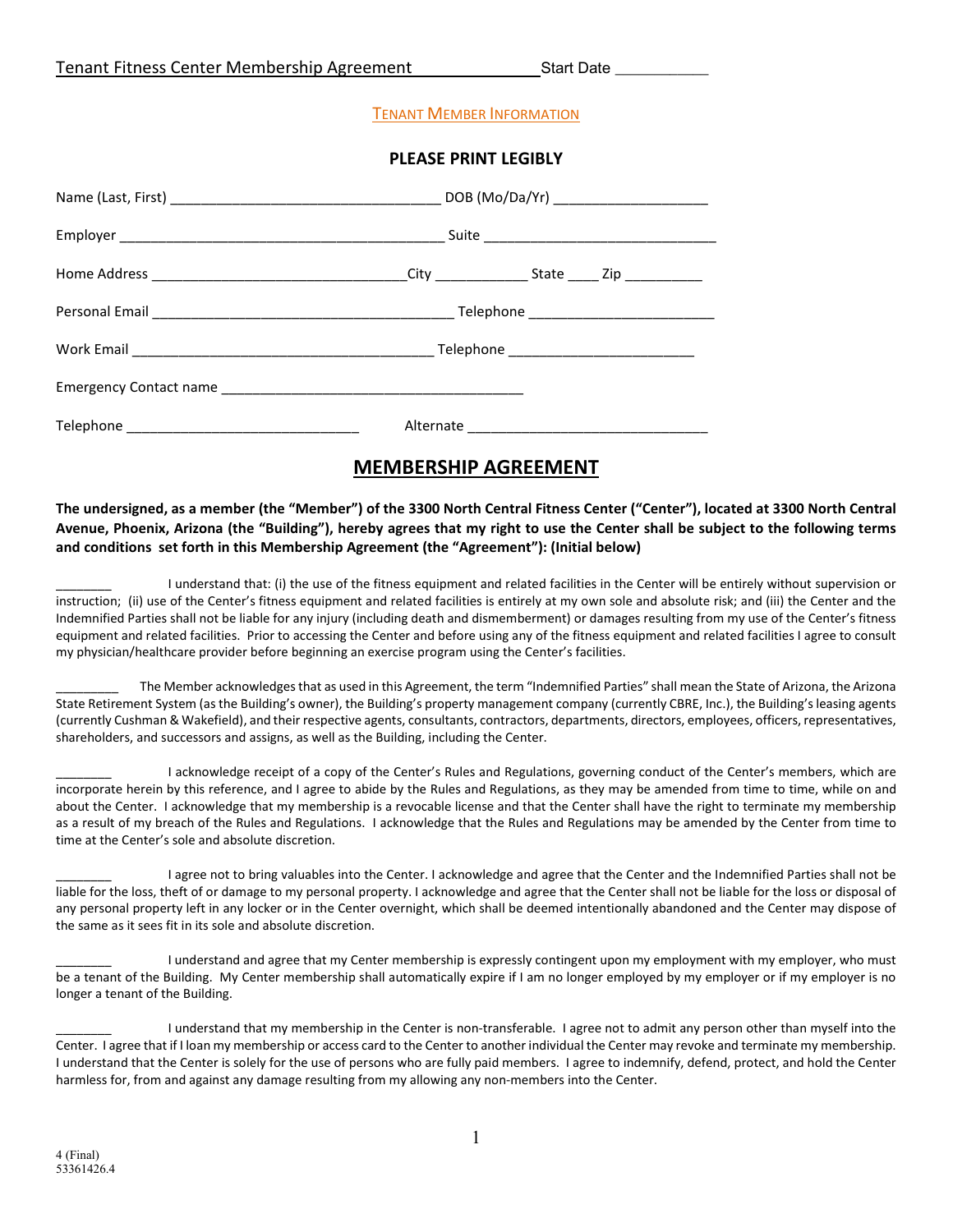I acknowledge that the Center reserves the right to revoke or deny the membership of any Member whose access to or use of the Center, in the Center's judgment, creates a danger or health safety hazard to anyone.

I acknowledge that the Center shall have the right to add or to decrease exercise equipment and classes at the facilities in the Center at the Center's sole discretion.

I acknowledge that I shall be in default under this Agreement if: (i) I fail to obey any present or future Rule and Regulation of the Center or term of this Agreement; and (ii) I fail to pay when my membership fee is due to the Center. In any event of any such default, I agree that the Center may suspend or terminate my membership rights and prevent me from entering the Center.

I agree to execute the Waiver and Release required by the Center upon executing this Agreement. I agree the Waiver and Release is incorporated into this Agreement by this reference.

I acknowledge that the Membership in the Center created by this Agreement is simply a revocable license to use the Center and is terminable at any time by the Center. Upon such termination, provided termination is not a result of my breach of this Agreement, the Center agrees to refund any prepaid membership fee prorated through such termination. This Agreement is merely a license and does not create any tenancy right or any other real property right in the Building, including the Center.

I acknowledge and agree that my membership is month-to-month until I cancel my Membership in writing with the Building's property management office, located at 3300 North Central Avenue, Suite 1100, Phoenix, Arizona. I am responsible for and shall pay the Membership fees as due and payable under this Agreement. Failure to utilize the Center does not release me from payment of the Membership Fees that have accrued.

# RULES & REGULATIONS

- 1. Participants must be current fully paid members.
	- a. Memberships are currently \$30.00 per quarter payable in advance on the 1st day of the first month of each quarter. Payments are to be received on or before the 1st day of the first month of each quarter. **Any account not current on the 5th day of the first month will have access deactivated and accounts must be brought current to reactivate membership; this is to offset the administrative work and cost associated with account management.** Such fee is subject to change at any time and from time to time at the Center's sole discretion. Access to the Center will be gained through a Building access card provided at sign up.
	- b. Statements for dues are sent as a courtesy however non-receipt of statement does not remove the obligation to pay dues when due, only cancellation of membership is a release of agreement and further payment of dues.
	- **c. Check or Money Order should be dropped-off at 3300 N. Central Ave, Suite 1100, Phoenix, AZ 85012.**
	- Quarters are considered: January through March, April through June, July thought September, October through December. And will be prorated based on membership start date.
- 2. All Members must sign a Waiver and Release and Membership Agreement.
- 3. Hours of Operation: 6:00 a.m. to 6:00 p.m. Monday through Friday, Saturday from 8:00 a.m. to 1:00 p.m. The Center is closed on Sundays. Working out during non-operation hours can result in losing membership. The Center reserves the right to change the hours of operation in its sole and absolute discretion.
- 4. MANAGEMENT ISSUED ACCESS CARDS ARE NOT TRANSFERABLE. ANY MEMBER FOUND LOANING AN ACCESS CARD TO ANOTHER INDIVIDUAL WILL IMMEDIATELY HAVE SUCH MEMBERSHIP(S) INDEFINITELY REVOKED.
- 5. A limited number of fitness Center lockers with keys are available on a "first come, first serve" basis only to Members during workout while in the Center. Immediately upon conclusion of a member's use of the Center facilities, the member is to remove all personal property from the locker and return the key to the locker slot for the next member's use. Any property, including towels, left in lockers after Center hours of operation will be removed and may be destroyed. The Center is not liable for the loss, theft or damage of any personal property stored in the lockers, including disposal of property left in the locker after hours.
- 6. Members are requested to become familiar with the Center equipment and its proper use prior to use of the same. Please report any operating problems or malfunctions to the Building Management Office immediately. In the event of an emergency, please first call 9-1-1, then alert the Building Management Office if feasible.
- 7. Members may operate the Center sound system and television while in the Center. The sound levels are controlled by Center Manager only. Please make sure this equipment is turned off before leaving the Center.
- 8. Members must supply their own towels. Soap is provided in the shower. Personal property should be removed from the shower stalls and locker area upon conclusion of use. Any personal property remaining in the locker area after hours will be disposed of by the Center without liability to any member.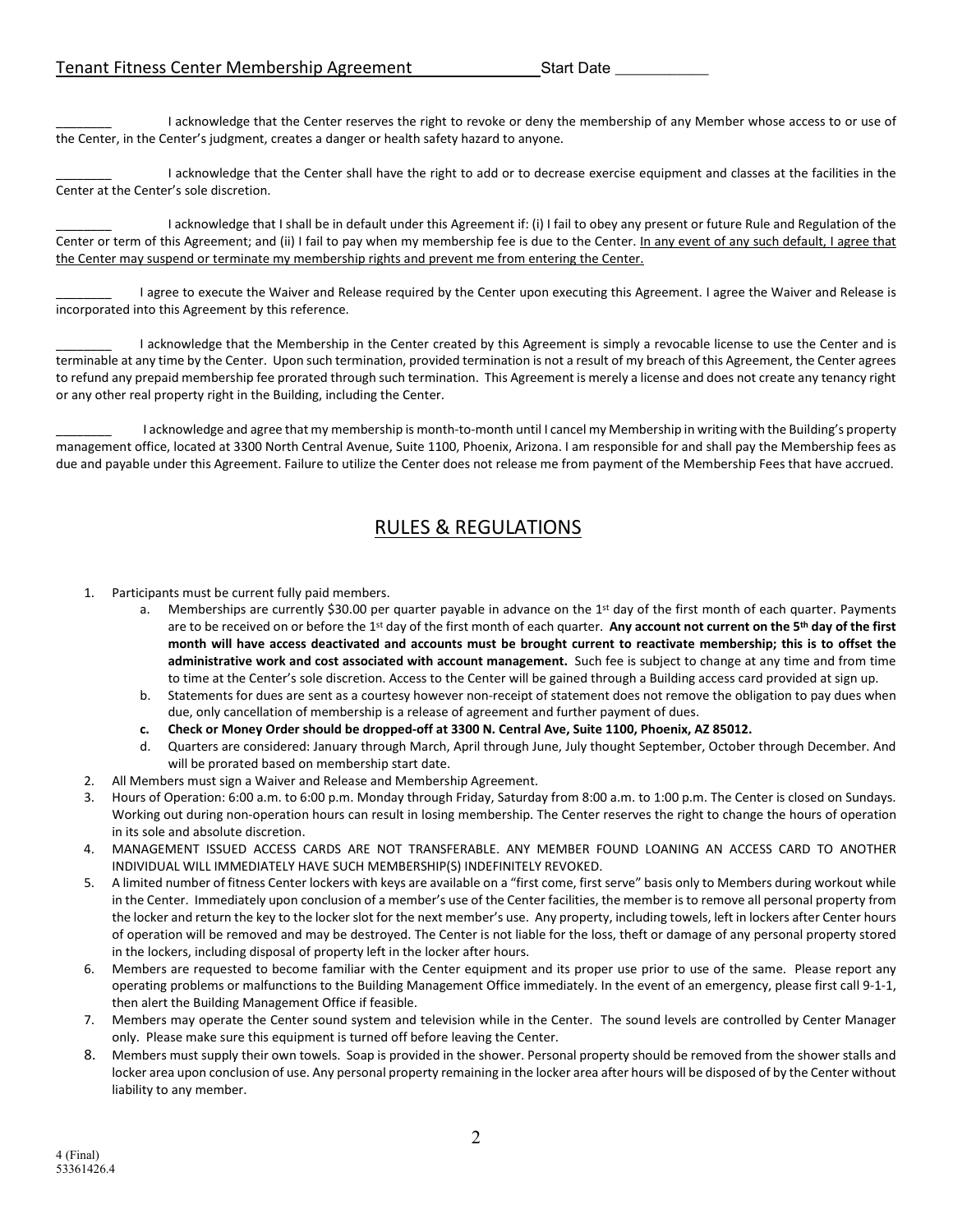## WAIVER & RELEASE

The undersigned Member has applied for membership in the Center located in the Building and in consideration of the equipment and related facilities to be made available by the Center, the Member hereby knowingly and voluntarily agrees to the following:

I understand that the Center may make the Center available from time-to-time for fitness and exercise classes and personal training offered by third party instructors but has no obligation to do so. I understand that my participation in any fitness and exercise classes/personal training offered by a third-party instructor at the Center is offered pursuant to a separate agreement between the third-party instructor and me and that my participation is solely voluntary and at my sole and absolute risk. I further understand that I should consult with my own physician/healthcare provider prior to participating in any such class/training and that any classes/training offered by such third-party instructor is general in nature and not specifically tailored to my health and/or physical condition or is being offered with knowledge of my complete medical history or physical limitations. I understand that Center shall have no liability whatsoever for my participation in any third party conducted fitness class/personal training and the Center shall have no liability whatsoever for my participation in any for third party conducted fitness classes/personal training at the Center. In such event of injury (including death or dismemberment) or damage arising from my participation in third party instructor led fitness class or personal training at the Center, as my participation is voluntary and at my sole and absolute risk, I hereby release the Indemnified Parties (defined below) from any and all claims arising from the same.

The Member acknowledges that: (i) the Member has voluntarily obtained a membership in the Center; (ii) the use of the Center's equipment and related facilities involves the operation of exercise equipment without any supervision and without any persons in attendance, which may be hazardous and which may expose the Member to danger and the risk of injury (including death and dismemberment) by using the Center's equipment and related facilities without any training or supervision; (iii) Member, by accessing the Center, knowingly and voluntarily assumes the risk of injury (including death and dismemberment) or damage including, but not limited to, an act of the Member, the act of another person (neglect or intentional), a mechanical malfunction or failure, or physical properties of the Center's equipment and/or related facilities. The Member acknowledges that the Member is fully aware that there is risk inherent in using the Center's equipment and related facilities and the Member is knowingly and voluntarily assuming all such risks. The Member further agrees to use any and all equipment and related facilities provided or made available in the Center properly, but the Member nevertheless recognized that whether or not such equipment and/or related facilities is/are used safely and properly, it shall not affect the Member's full assumption of all risk or injury (including death or dismemberment) or the Waiver and Release provisions contained herein.

In addition to the fees paid to become a Member as consideration for membership in the Center, the Member agrees that:

- a) The Member, on behalf of the Member and the Member's heirs, successors and assigns, hereby assumes all risks of injury or damages to the Member's person (including personal injury, death or dismemberment) or property and all risks of injury (personal injury, death or dismemberment) or damages to the person or property of another, whether caused by intentional or negligent act or otherwise.
- b) The Member, on behalf of on behalf of the Member and the Member's heirs, successors and assigns, hereby releases and forever discharges the Indemnified Parties of and from all claims, demands, actions and causes of action of any kind whatsoever, whether known or unknown, disclosed or undisclosed, mature or immature, which arise out of or are in any way connected with the use of the Center's equipment and related facilities located in, on and about the Center; whether caused by the negligence or omission of the Indemnified Parties or otherwise.
- c) There is a risk that subsequent to the execution of this Waiver and Release that the Member will incur or suffer a violation of personal rights or other loss or damage, or any of these which are in some way caused or connected with the use of the equipment and/or related facilities in the Center, but which are unknown and unanticipated at the time this Waiver and Release is signed. The Member hereby expressly assumes the above-mentioned risk, and the Waiver and Release applies to all unknown or as unanticipated results of the Members use of the equipment and/or related facilities in the Center, as well as those known and anticipated.
- The Member, for on behalf of the Member and the Member's heirs and assignees, agrees to defend, protect, indemnify and hold harmless Indemnified Parties for, from and against any claim, demand, suit, judgment, cost or fees, or other liabilities, including attorney's fees, which arise out of or are in any way connected with Member's use of the Center's equipment and/or related facilities, whether caused by the negligence or omissions of Indemnified Parties or otherwise.
- e) In the event that any equipment in the Center is damaged, due to Member's willful act, negligent act, failure to act, or mistakes, the Member agrees to promptly pay for all costs of repair of said damaged equipment, or the cost of replacing the same with like-kind or better equipment if the damage is such that the equipment cannot be replaced, as reasonably determined by the Center.
- f) For the purpose of the Waiver and Release, any plural term includes the singular, and any singular term includes the plural and the masculine gender shall be deemed to include the feminine, in each case where the context so indicates.
- g) In the event that any one more provisions contained in the Waiver and Released should, for any reason, be held to the unenforceable in any respect, such unenforceability shall not affect any other provision of this Waiver and Release, and this Waiver and Release shall be construed as if such unenforceability had not been contained herein.
- h) The undersigned Member, in executing this Waiver and Release, does not rely upon any inducements, promises, or misrepresentations other that those contained in this Waiver and Release. The Member freely and voluntarily executes this Waiver and Release as part of the Agreement.